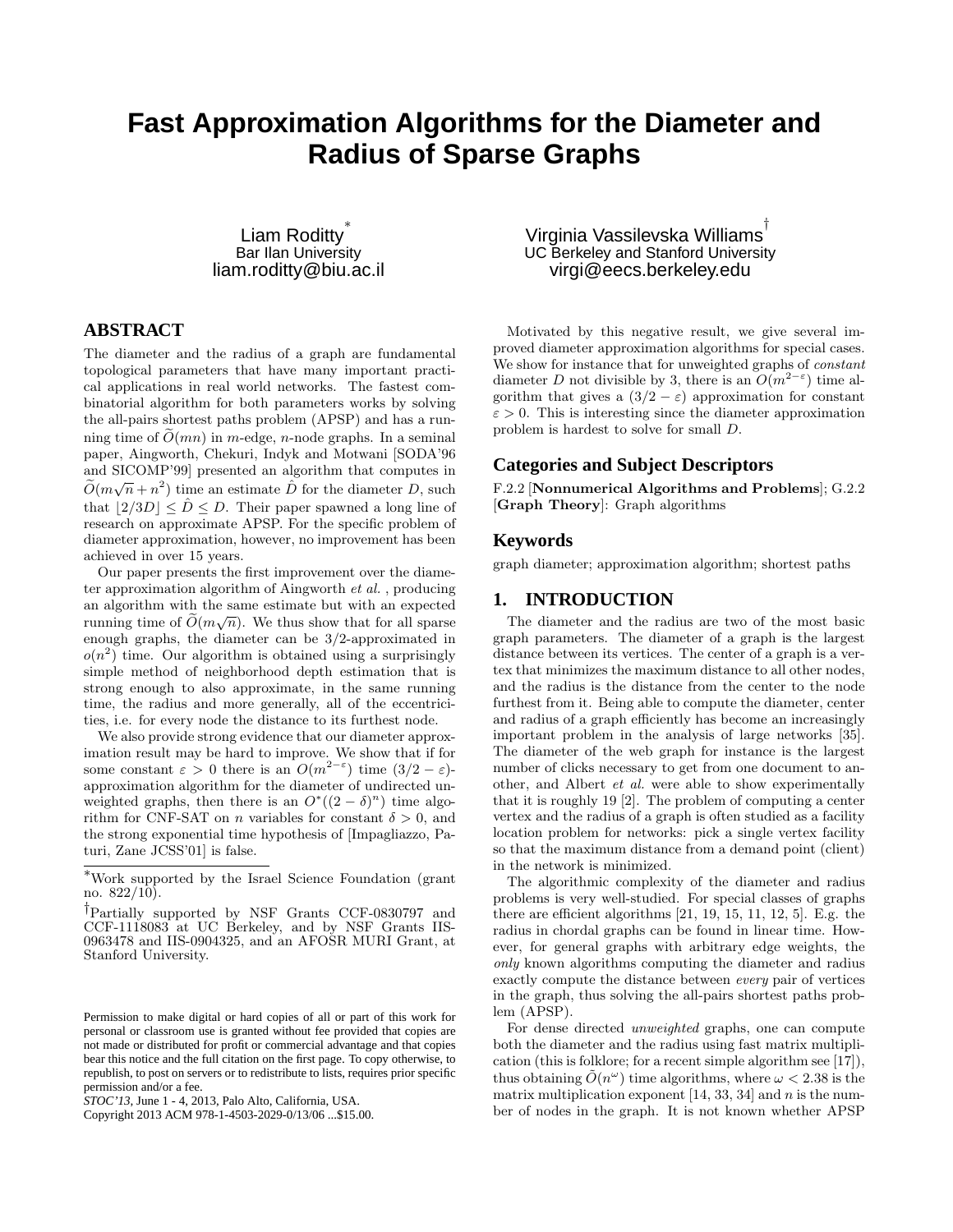in such graphs can be solved in  $\tilde{O}(n^{\omega})$  time – the best algorithm is by Zwick [36] running in  $O(n^{2.54})$  time [25], and hence for directed unweighted graphs diameter and radius can be solved somewhat faster than APSP. For undirected unweighted graphs the best known algorithm for diameter and radius is Seidel's  $\tilde{O}(n^{\omega})$  time APSP algorithm [32].

For *sparse* directed or undirected unweighted graphs, the best known algorithm (ignoring poly-logarithmic factors)<sup>1</sup> for APSP, diameter and radius, does breadth-first search (BFS) from every node and hence runs in  $O(mn)$  time, where  $m$  is the number of edges in the graph. For sparse graphs with  $m = O(n)$ , the running time is  $\Theta(n^2)$  which is natural for APSP since the algorithm needs to output  $n^2$ distances. However, for the diameter and the radius the output is a single integer, and it is not immediately clear why one should spend  $\Omega(n^2)$  time to compute them.

A natural question is whether one can get substantially faster diameter and radius algorithms by settling for an approximation. It is well-known that a 2-approximation for both the diameter and the radius in an undirected graph is easy to achieve in  $O(m + n)$  time using BFS from an arbitrary node. On the other hand, for APSP, Dor *et al.* [18] show that any  $(2 - \varepsilon)$ -approximation algorithm in unweighted undirected graphs running in  $T(n)$  time would imply an  $O(T(n))$  time algorithm for Boolean matrix multiplication (BMM). Hence apriori it could be that  $(2 - \varepsilon)$ approximating the diameter and radius of a graph may also require solving BMM.

In a seminal paper from 1996, Aingworth *et al.* [1] showed that it is in fact possible to get a subcubic  $(2 - \varepsilon)$  - approximation algorithm for the diameter in both directed and undirected graphs without resorting to fast matrix multiplication. They designed an  $\tilde{O}(m\sqrt{n}+n^2)$  time algorithm computing an estimate  $\hat{D}$  that satisfies  $|2D/3| \leq \hat{D} \leq D$ . Their algorithm has several important and interesting properties. It is the only known algorithm for approximating the diameter polynomially faster than  $O(mn)$  for every m that is superlinear in  $n$ . It always runs in truly subcubic time even in dense graphs, and does not explicitly compute all-pairs approximate shortest paths.

For the radius problem, Berman and Kasiviswanathan [6] showed that the approach of Aingworth *et al.* can be used to obtain in  $\tilde{O}(m\sqrt{n}+n^2)$  time an estimate  $\hat{r}$  that satisfies  $r \leq \hat{r} \leq 3/2r$ , where r is the radius of the graph. Thus both radius and diameter admit  $\tilde{O}(m\sqrt{n} + n^2)$  time 3/2approximations.

Aingworth *et al.* also presented an algorithm that computes an additive 2-approximation for the APSP problem in  $\widetilde{O}(n^{2.5})$  time, that is for every  $u, v \in V$  the algorithm returns a value  $\hat{d}(u, v)$  such that  $d(u, v) \leq \hat{d}(u, v) \leq d(u, v) + 2$ , where  $d(u, v)$  is the distance between u and v. Their paper spawned a long line of research on distance approximation. However, none of the following works considered the specific problems of diameter and radius approximation, but rather focused on approximation algorithms for APSP. Dor, Helperin, and Zwick [18] presented an additive 2-approximation for APSP in unweighted undirected graphs with a running time of  $\tilde{O}(\min\{n^{3/2}m^{1/2}, n^{7/3}\})$ , thus improving on Aingworth *et al.* 's APSP approximation algorithm. Baswana *et al.* [3] presented an algorithm for unweighted undirected graphs with an expected running time of  $O(m^{2/3}n \log n + n^2)$  that computes an approximation of all distances with a multiplicative error of 2 and an additive error of 1. Elkin [20] presented an algorithm for unweighted undirected graphs with a running time of  $O(mn^{\rho} + n^2 \zeta)$ that approximates the distances with a multiplicative error of  $(1 + \varepsilon)$  and an additive error that is a function of  $\zeta$ ,  $\rho$ and  $\varepsilon$ . Cohen and Zwick [13] extended the results of [18] to weighted graphs. Baswana and Kavitha [4] presented an  $\widetilde{O}(m\sqrt{n}+n^2)$  time multiplicative 2-approximation algorithm and an  $\widetilde{O}(m^{2/3}n+n^2)$  time 7/3-approximation algorithm for APSP in weighted undirected graphs.

Since Aingworth *et al.* 's paper, the only paper that considers the diameter approximation problem directly is by Boitmanis *et al.* [9]. They presented an algorithm with  $\widetilde{O}(m\sqrt{n})$  running time that computes the diameter with an additive error of  $\sqrt{n}$ . Although such an additive error could be small for graphs with large diameter, it is prohibitive when it comes to graphs with small diameter.

A simple random sampling argument shows that for all graphs with diameter at least  $n^{\delta}$ , there is an  $\tilde{O}(mn^{1-\delta}/\varepsilon)$ time  $(1 + \varepsilon)$ -approximation algorithm for all  $\varepsilon > 0$ . Hence diameter approximation is hardest for graphs with small diameter. For such graphs the additive approximation of Boitmanis *et al.* presents no significant approximation guarantee.

#### *Our contributions.*

We give the first improvement over the diameter approximation algorithm of Aingworth *et al.* for sparse graphs. We present an algorithm with a slightly better approximation and an expected running time of  $\widetilde{O}(m\sqrt{n})$ . This is always faster than runtime of [1] for  $m = o(n^{1.5})$ .

THEOREM 1. Let  $G = (V, E)$  be a directed or an undi*rected unweighted graph with diameter*  $D = 3h + z$ *, where*  $h \geq 0$  and  $z \in \{0, 1, 2\}$ . In  $\widetilde{O}(m\sqrt{n})$  expected time one can *compute an estimate*  $\hat{D}$  *of*  $D$  *such that*  $2h + z \leq \hat{D} \leq D$  *for*  $z \in \{0, 1\}$  *and*  $2h + 1 \leq \hat{D} \leq D$  *for*  $z = 2$ *.* 

We obtain our efficient algorithm by a surprisingly simple node sampling technique that allows us to replace an expensive neighborhood computation with a cheap estimate.

The diameter and radius are the maximum and minimum *eccentricities* in the graph, respectively. In an unweighted graph, the eccentricity of a vertex is the distance to its furthest node. Our techniques are general enough that we can obtain good estimates of all  $n$  eccentricities in an undirected unweighted graph in  $\widetilde{O}(m\sqrt{n})$  time. We prove:

THEOREM 2. Let  $G = (V, E)$  be an undirected unweighted *graph with diameter*  $D$  *and radius*  $r$ *. In*  $\widetilde{O}(m\sqrt{n})$  *expected time one can compute for every node*  $v \in V$  *an estimate*  $\hat{e}(v)$ *of its eccentricity* ecc(v) *such that:*

$$
\max\{r, 2/3ecc(v)\} \le \hat{e}(v) \le \min\{D, 3/2ecc(v)\}.
$$

We note that until now the only known approximation algorithm for all node eccentricities that runs in  $o(n^2)$  time for sparse graphs is the simple 2-approximation algorithm for radius and diameter that runs BFS from a single node. That algorithm only achieves estimates  $\hat{e}(v)$  for which

$$
\max\{r, ecc(v)/2\} \leq \hat{e}(v) \leq \min\{D,2ecc(v)\}.
$$

<sup>&</sup>lt;sup>1</sup>Chan [10] and Blelloch *et al.* [8] presented algorithms with  $O(mn/\text{poly}\log n)$  running times.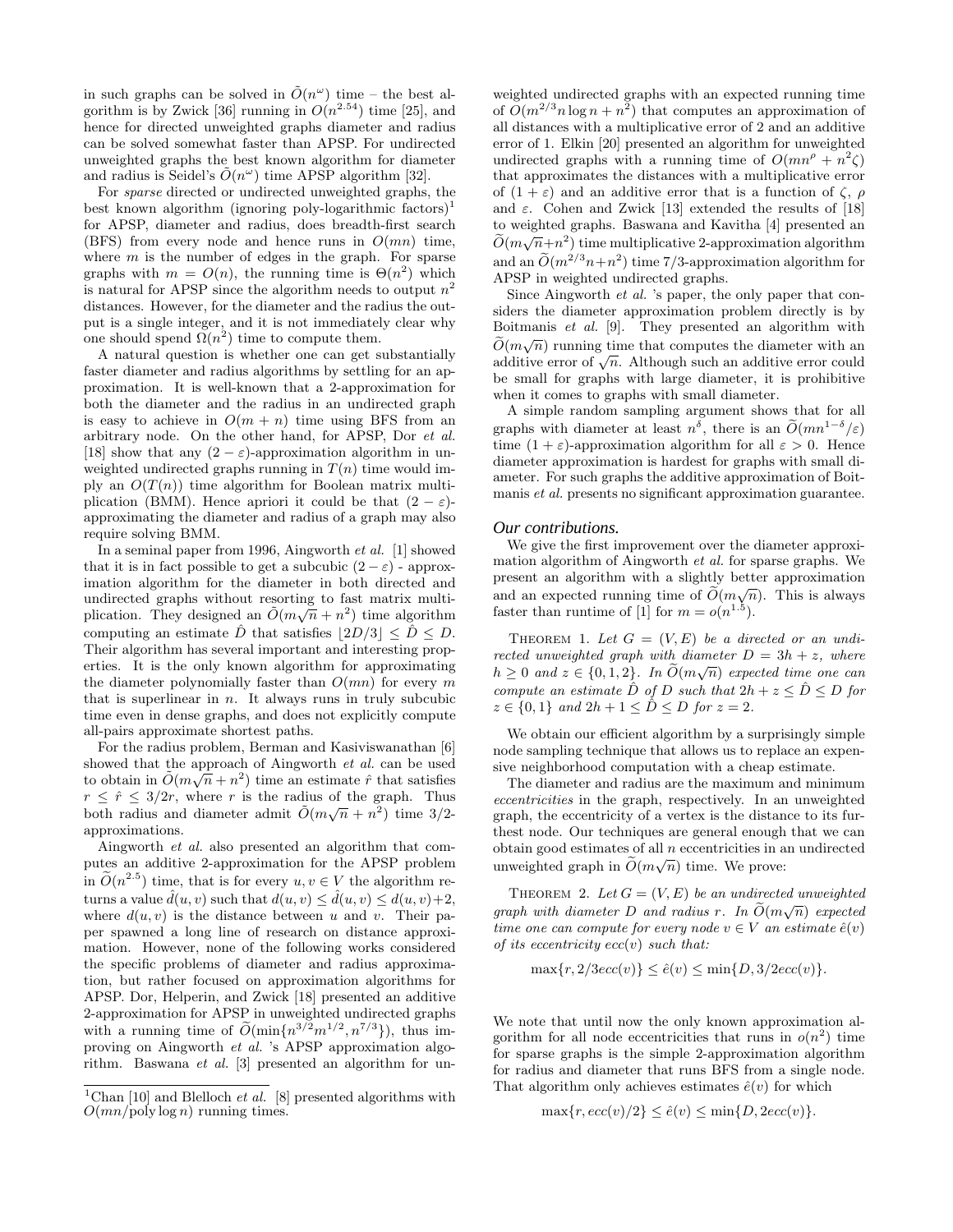Our approximation algorithm for radius follows directly from Theorem 2 by taking  $\hat{r} = \min_v \hat{e}(v)$ . We obtain:

THEOREM 3. *In*  $\widetilde{O}(m\sqrt{n})$  expected time one can compute an estimate  $\hat{r}$  of the radius r of an undirected unweighted *graph such that*  $r \leq \hat{r} \leq 3/2r$ .

Our diameter, radius and eccentricity algorithms naturally extend to graphs with nonnegative edge weights, similar to the algorithm of Aingworth *et al.*

A natural question is whether there is an almost linear time approximation scheme for the diameter problem: an algorithm that for any constant  $\varepsilon > 0$  runs in  $\tilde{O}(m)$  time and returns an estimate  $\hat{D}$  such that  $(1 - \varepsilon)D < \hat{D} < D$ . Bernstein [7] showed that related problems in directed graphs such as the second shortest path between two nodes and the replacement paths problem admit such approximation schemes. Such an algorithm for diameter would be of immense interest, and has not so far been explicitly ruled out, even conditionally.

Here we give strong evidence that a fast  $(3/2 - \varepsilon)$  - diameter approximation algorithm may be very hard to find, even for undirected unweighted graphs. We prove:

THEOREM 4. *Suppose there is a constant*  $\varepsilon > 0$  *so that there is a*  $(3/2 - \varepsilon)$ *-approximation algorithm for the diameter in* m*-edge undirected unweighted graphs that runs in* O(m<sup>2</sup>−<sup>ε</sup> ) *time for every* m*. Then, SAT for CNF formulas on n variables can be solved in*  $O^*((2 - \delta)^n)$  *time for some*  $constant \delta > 0$ .

The fastest known algorithm for CNF-SAT is the exhaustive search algorithm that runs in  $O^*(2^n)$  time by trying all possible  $2^n$  assignments to the variables. It is a major open problem whether there is a faster algorithm. Several other NP-hard problems are known to be equivalent to CNF-SAT so that if one of these problems has a faster algorithm than exhaustive search, then all of them do [16]. Hence, our result has the following surprising implication: if the diameter can be approximated fast enough, then problems such as Hitting Set, Set Splitting, or NAE-SAT, all seemingly unrelated to the diameter, can be solved faster than exhaustive search.

The strong exponential time hypothesis (SETH) of Impagliazzo, Paturi, and Zane [23, 24] implies that there is no improved  $O^*((2 - \delta)^n)$  time algorithm for CNF-SAT, and hence our result also implies that there is no  $(3/2 - \varepsilon)$ approximation algorithm for the diameter approximation running in  $O(m^{2-\epsilon})$  time unless SETH fails. (We elaborate on this hypothesis later on in the paper.)

We prove Theorem 4 by showing that any  $O(n^{2-\epsilon})$  time algorithm that distinguishes whether the diameter of a given sparse  $(m = O(n))$  undirected unweighted graph is 2 or at least 3 would imply an improved CNF-SAT algorithm. This implies that unless SETH fails,  $O(n^2)$  time is essentially required to get a  $(3/2 - \varepsilon)$ -approximation algorithm for the diameter in sparse graphs, within  $n^{o(1)}$  factors. Hence, within  $n^{o(1)}$  factors, the time for  $(3/2 - \varepsilon)$ -approximating the diameter in a sparse graph is the same as the time required for computing APSP exactly!

In their paper, Aingworth *et al.* showed that one can distinguish between graphs of diameter 2 and 4 in  $\tilde{O}(m\sqrt{n})$ time, whereas we show that distinguishing between 2 and 3 fast may be difficult. We further explore which graph diameters can be efficiently distinguished, and prove the following two theorems that improve upon the approximation of Aingworth *et al.* algorithm.

THEOREM 5. Let  $G = (V, E)$  be a directed or undirected *unweighted graph with diameter*  $D = 3h + z$ *, where*  $h \geq 0$ and  $z \in \{0, 1, 2\}$ . There is an  $\tilde{O}(m^{2/3}n^{4/3})$  *time algorithm that reports an estimate*  $\hat{D}$  *such that*  $2h + z \leq \hat{D} \leq D$ *.* 

THEOREM 6. *There is an*  $\tilde{O}(m^{2/3}n^{4/3})$  *time algorithm that when run on an undirected unweighted graph with diameter* D, reports an estimate D with  $|4D/5| \le D \le D$ .

Theorem 5 shows for instance that one can efficiently distinguish between directed or undirected graphs of diameter 3 and 5, and Theorem 6 obtains a 5/4-approximation for the diameter that runs in  $O(mn/n^{\epsilon})$  time for some constant  $\varepsilon > 0$  in all undirected graphs with a superlinear number of edges. The previous best approximation quality achievable polynomially faster than  $O(mn)$  time for such graphs was Aingworth *et al.* 's 3/2-approximation.

We further investigate whether one can ever obtain a (3/2− ε)-approximation for the diameter in  $O(m^{2-\epsilon})$  time, and show that this is indeed possible for graphs with constant diameter that is not divisible by 3. This is intriguing since, as we pointed out earlier, the diameter approximation problem is hardest for graphs with small diameter. We prove:

THEOREM 7. *There is an*  $\tilde{O}(m^{2-1/(2h+3)})$  *time deterministic algorithm that computes an estimate*  $\hat{D}$  *with*  $\lceil 2D/3 \rceil \leq$  $\hat{D} \leq D$  *for all m-edge unweighted graphs of diameter*  $D =$  $3h+z$  with  $h > 0$  and  $z \in \{0, 1, 2\}$ . In particular,  $\hat{D} > 2h+z$ .

#### *Notation.*

Let  $G = (V, E)$  denote a graph. It can be directed or undirected; this will be specified in each context. If the graph is weighted, then there is a function on the edges  $w: E \to \mathbb{Q}^+ \cup \{0\}$ . Unless explicitly specified, the graphs we consider are unweighted.

For any  $u, v \in V$ , let  $d(u, v)$  denote the distance from u to v in G. Let  $BFS^{\text{in}}(v)$  and  $BFS^{\text{out}}(v)$  be the incoming and outgoing breadth-first search  $(BFS)$  trees of v, respectively, that is the BFS trees starting at  $v$  in  $G$  and in  $G$  with the edges reversed. Let  $d^{\text{in}}(v)$  be the depth of  $BFS^{\text{in}}(v)$ , i.e. the largest distance from a vertex of  $BFS^{\text{in}}(v)$  to v. Similarly, let  $d^{\text{out}}(v)$  be the depth of  $BFS^{\text{out}}(v)$ .

In an unweighted graph, the eccentricity of a vertex  $v$  denoted with  $ecc(v)$  is the depth of its BFS tree  $BFS(v)$ . In a weighted graph, the eccentricity  $ecc(v)$  of v is the maximum over all  $u \in V$  of  $d(v, u)$ . The radius of a graph is  $r = \min_{v \in V} ecc(v)$ , and the diameter is  $D = \max_{v \in V} ecc(v)$ . For  $h \leq d^{\text{in}}(v)$ , let  $BFS^{\text{in}}(v, h)$  be the vertices in the first h levels of  $BFS^{\text{in}}(v)$ . Similarly, for  $h \leq d^{\text{out}}(v)$ , let  $BFS^{out}(v, h)$  be the vertices in the first h levels of  $BFS^{\text{out}}(v)$ .

Let  $N_s^{\text{in}}(v)$   $(N_s^{\text{out}}(v))$  be the set of the s closest incoming (outgoing) vertices of  $v$ , where ties are broken by taking the vertex with the smaller id. We assume throughout the paper that for each v and each  $s \leq n$ ,  $|N_s^{\text{in}}(v)| = |N_s^{\text{out}}(v)| = s$ , as otherwise the diameter of the graph would be  $\infty$ , and this can be checked with two BFS runs from and to an arbitrary node. For undirected graphs  $N_s(v) = N_s^{IN}(v) = N_s^{OUT}(v)$ .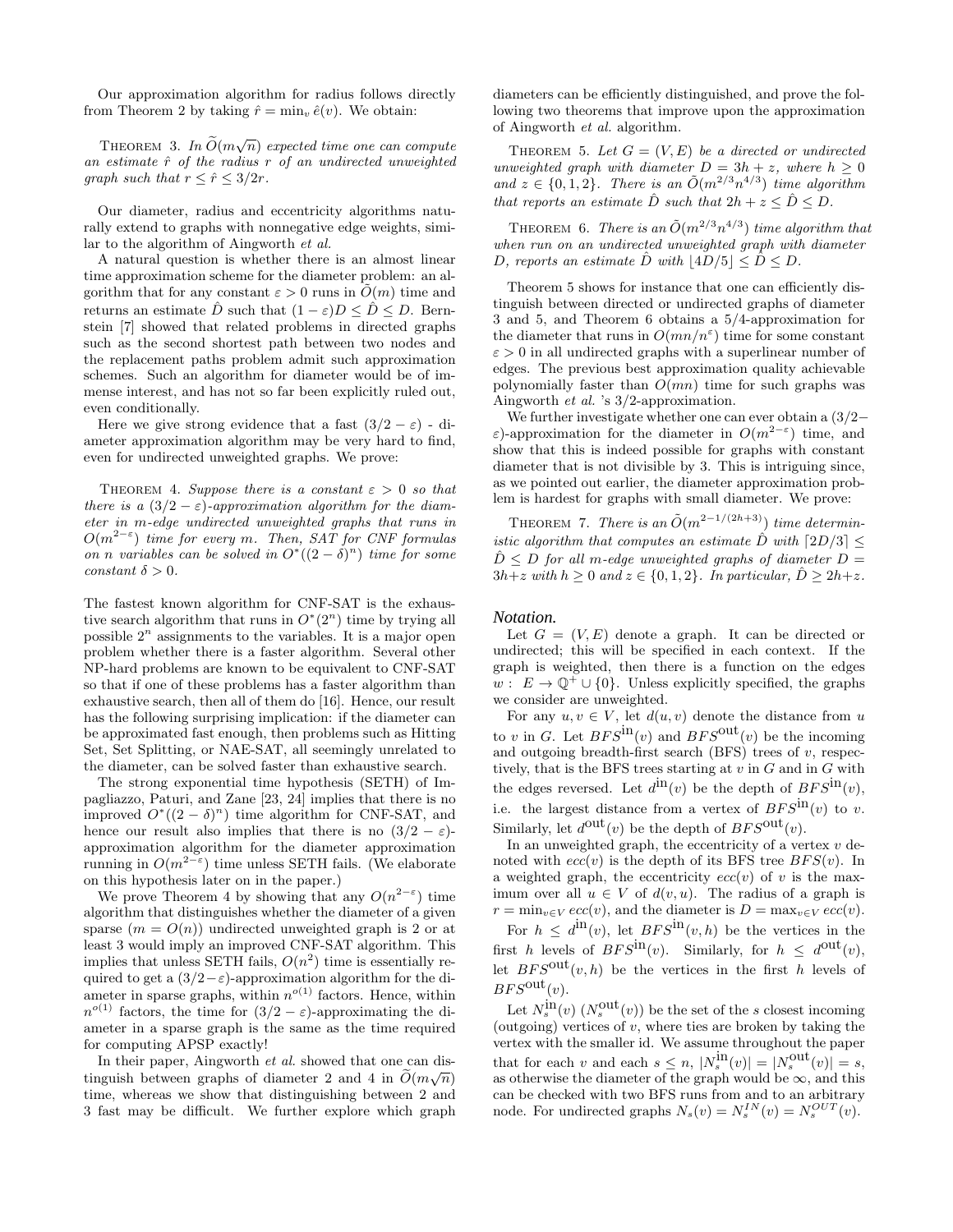Let  $d_s^{\rm in}(v)$  be the largest distance from a vertex of  $N_s^{\rm in}(v)$ to v, and  $d_s^{\text{out}}(v)$  be the largest distance from v to a vertex of  $N_s^{\text{out}}(v)$ . Let  $d_s^{\text{in}} = \max_{v \in V} d_s^{\text{in}}(v)$  and  $d_s^{\text{out}} =$  $\max_{v \in V} d_s^{\text{out}}(v)$ .

For a set  $S \subseteq V$  and a vertex  $v \in V$  we define  $p_S(v)$  to be a vertex of S such that  $d(v, p_S(v)) \leq d(v, w)$  for every  $w \in S$ , i.e. the closest vertex of S to v.

For a degree  $\Delta$  we define  $p_{\Delta}(v)$  to be the closest vertex to v of degree at least  $\Delta$ , that is,  $d(v, p_{\Delta}(v)) \leq d(v, w)$  for every  $w \in V$  of degree at least  $\Delta$ .

We use the following standard notation for running times. For a function of n,  $f(n)$ ,  $\tilde{O}(f(n))$  denotes  $O(f(n)$ poly log n) and  $O^*(f(n))$  denotes  $O(f(n)poly(n)).$ 

We write *whp* to mean with high probability, i.e. with probability at least  $1 - 1/\text{poly}(n)$ .

## **2. DIAMETER**

In this section we present the proof of Theorem 1. We first revisit the algorithm of Aingworth *et al.* and tighten its approximation analysis. We then present our new neighborhood estimation approach that is at the basis of our improved algorithm.

#### **2.1 The algorithm of Aingworth** *et al.*

The algorithm of Aingworth, Chekuri, Indyk and Motwani [1], computes a (roughly) 3/2-approximation of the diameter of a directed (or undirected) graph in  $\tilde{O}(m\sqrt{n}+n^2)$ time. Let s be a given parameter in  $[1, n]$ . The algorithm works as follows. First, it computes  $N_s^{\text{out}}(v)$  for every  $v \in$ V. Then, for a vertex w, where  $d_s^{\text{out}}(w) = d_s^{\text{out}}$  it computes  $BFS^{\text{out}}(w)$  and for every  $u \in N_s^{\text{out}}(w)$  it computes  $BFS^{\text{in}}(u)$ . Next, it computes a set S that hits  $N_s^{\text{out}}(v)$  for every  $v \in V$  and for every  $u \in S$  it computes  $BFS^{out}(u)$ . As an estimate, the algorithm returns the depth of the deepest computed BFS tree. The next lemma appears in [1]. We state it for completeness.

LEMMA 1. The algorithm runtime is  $\widetilde{O}(ns^2 + (n/s + s)m)$ .

Aingworth et al. set  $s = \sqrt{n}$  and obtain their running time. We note that if one sets  $s = m^{1/3}$  instead, one can get a runtime of  $\tilde{O}(m^{2/3}n)$  that is better for sparse graphs; we later show that both of these runtimes can be improved using our new method.

We now analyze the quality of the estimate returned by the algorithm. Aingworth *et al.* [1] proved that this estimate is at least  $|2D/3|$  in graphs with diameter D. Here we present a tighter analysis.

LEMMA 2. Let  $G = (V, E)$  be a directed graph with diam*eter*  $D = 3h + z$ *, where*  $h > 0$  *and*  $z \in \{0, 1, 2\}$ *. Let*  $\hat{D}$  *be the estimate returned by the algorithm. For*  $z \in \{0, 1\}$ *, we have*  $2h + z \leq \hat{D} \leq D$ . For  $z = 2$ , we have that  $2h + 1 \leq \hat{D} \leq D$ .

PROOF. Let  $a, b \in V$  such that  $d(a, b) = D$ . First notice that the algorithm always returns the depth of some shortest paths tree and hence  $\ddot{D} \leq D$ .

If  $d_s^{\text{out}}(w) \leq h$  then also  $d_s^{\text{out}}(a) \leq h$  and as S hits  $N_s^{\text{out}}(a)$ , one of the BFS trees computed for vertices of S has depth at least  $2h + z$ . Hence, assume that  $d_s^{\text{out}}(w) > h$ . We can also assume that  $d^{out}(w) < 2h + z$  as otherwise when we compute  $BFS^{\text{out}}(w)$ , the estimate would become at least  $2h + z$ .

As  $d^{out}(w) < 2h + z$ , also  $d(w, b) < 2h + z$ . Since  $d_s^{\text{out}}(w) > h$ , we have that  $BFS^{\text{out}}(w, h) \subseteq N_s^{\text{out}}(w)$ . Hence there is a vertex  $w' \in N_s^{\text{out}}(w)$  on the path from w to b such that  $d(w, w') = h$  and hence  $d(w', b) < h + z$ . Since  $d(a, b) = 3h + z$ , we must have that  $d(a, w') \ge 2h + 1$ . As the algorithm computes  $BFS^{\text{in}}(u)$  for every  $u \in N_s^{\text{out}}(w)$ , in particular, it computes  $BFS^{\text{in}}(w')$ , and returns an estimate  $\geq 2h+1$ . For  $z \in \{0,1\}$ ,  $d(a, w') \geq 2h+1 \geq 2h + z$  and hence the final estimate returned is always at least  $2h + z$ . For  $z = 2$  we only have that  $d(a, w') \ge 2h + 1$  and if the algorithm returns  $d(a, w')$  as an estimate, it may return  $2h+1$ instead of  $2h + z$ .

## **2.2 Improving the running time**

The algorithm of Aingworth *et al.* [1] runs in  $\tilde{O}(ns^2 +$  $(n/s + s)m$ ). In this section we show how to get rid of the  $ns^2$  term with some randomization, while keeping the quality of the estimate unchanged. By choosing  $s = \sqrt{n}$ , we get an algorithm running in  $\widetilde{O}(m\sqrt{n})$  time.

The term of  $ns^2$  in the running time comes from the computation of  $N_s^{\text{out}}(v)$  for every  $v \in V$ . This computation is done to accomplish two tasks. One task is to obtain  $d_s^{\text{out}}(v)$ for every  $v \in V$  and then to use it to find a vertex w such that  $d_s^{\text{out}}(w) = d_s^{\text{out}}$ . A second task is to obtain, deterministically, a hitting set S of size  $O(n/s)$  that hits the set  $N_s^{\text{out}}(v)$  of every  $v \in V$ .

Our main idea is to accomplish these two tasks without explicitly computing  $N_s^{\text{out}}(v)$  for every  $v \in V$ . The major step in our approach is to completely modify the first task above by picking a different type of vertex to play the role of w. Making the second task above fast can be accomplished easily with randomization. We elaborate on this below.

Our algorithm works as follows. First, it computes a hitting set by using randomization, that is, it picks a random sample S of the vertices of size  $\Theta(n/s \log n)$ . This guarantees that with high probability (at least  $1 - n^{-c}$ , for some constant c),  $S \cap N_s^{\text{out}}(v) \neq \emptyset$ , for every  $v \in V$ . This accomplishes the second task above in  $\tilde{O}(n)$  time, with high probability. Similarly to the algorithm of Aingworth *et al.* [1], our algorithm computes  $BFS^{out}(v)$ , for every  $v \in S$ .

We now explain the main idea of our algorithm, i.e. how to replace the first task above with a much faster step. First, for every  $v \in V$  our algorithm computes the closest node of  $S, p<sub>S</sub>(v)$ , to v, by creating a new graph as follows. It adds an additional vertex r with edges  $(u, r)$ , for every  $u \in S$ . It computes  $BFS^{\text{in}}(r)$  in this graph. It is easy to see that for every  $v \in V$  the last vertex before r on the shortest path from v to r is  $p<sub>S</sub>(v)$ . This step takes  $O(m)$  time.

Now, the crucial point of our algorithm is that, as opposed to the algorithm of Aingworth *et al.* that picks a vertex w such that  $d_s^{\text{out}}(w) = d_s^{\text{out}}$ , our algorithm finds a vertex  $w \in V$  that is furthest away from S: i.e. such that  $d(w, p_S(w)) \geq d(u, p_S(u))$ , for every  $u \in V$ . The vertex w plays the same role as its counterpart in  $[1]$ : Our algorithm computes  $BFS^{\text{out}}(w)$  and obtains  $N_s^{\text{out}}(w)$  from it. Finally, it computes  $BFS^{\text{in}}(u)$  for every  $u \in N_s^{\text{out}}(w)$ . As an estimate, the algorithm returns the depth of the deepest BFS tree that it has computed.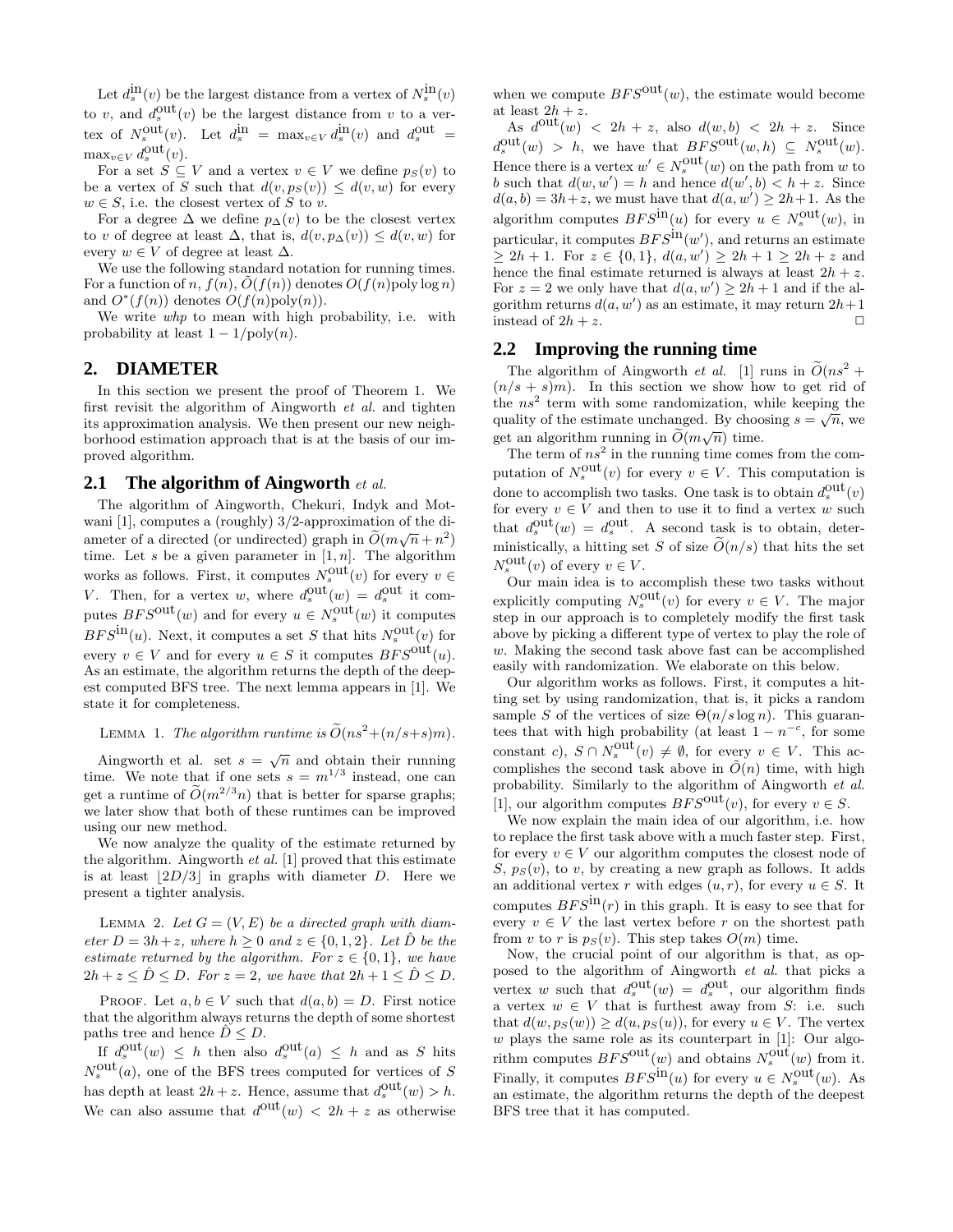In the next Lemma we analyze the running time of the algorithm.

#### LEMMA 3. The algorithm runtime is  $\widetilde{O}((n/s + s)m)$ .

PROOF. A hitting set S is formed in  $\tilde{O}(n)$  time. With a single BFS computation, in  $O(m)$  time, we find  $p_S(v)$  for every  $v \in V$ , and hence also find w. The cost of computing a BFS tree for every  $v \in S \cup N_s^{\text{out}}(w)$  is  $\widetilde{O}((n/s + s)m)$ .  $\Box$ 

Next, we show that the estimate produced by our algorithm is of the same quality as the estimate produced by Aingworth *et al.* algorithm, whp.

LEMMA 4. Let  $G = (V, E)$  be a directed (or undirected) *graph with diameter*  $D = 3h + z$ *, where*  $h \geq 0$  *and*  $z \in$  $\{0,1,2\}$ . Let  $\hat{D}$  be the estimate returned by the above algo*rithm. With high probability,*  $2h + z \leq \hat{D} \leq D$  *whenever*  $z \in \{0, 1\}$ , and  $2h + 1 \le D \le D$  whenever  $z = 2$ .

PROOF. Let  $a, b \in V$  such that  $d(a, b) = D$ . Let w be a vertex that satisfies  $d(w, p_S(w)) \geq d(u, p_S(u))$ ,  $\forall u \in V$ .

If  $d(w, p_S(w)) \leq h$  then also  $d(a, p_S(a)) \leq h$ . As the algorithm computes  $BFS^{out}(v)$  for every  $v \in S$ , it follows that  $BFS^{out}(p_S(a))$  is computed as well and its depth is at least  $2h + z$  as required. Hence, assume that  $d(w, p_S(w))$ h. We can assume also that  $d^{out}(w) < 2h + z$  since the algorithm computes  $BFS^{\text{out}}(w)$  and if  $d^{\text{out}}(w) \ge 2h + z$ then it computes a BFS tree of depth at least  $2h + z$ .

Since  $d^{out}(w) < 2h + z$  it follows that  $d(w, b) < 2h + z$ . Moreover, since  $d(w, p_S(w)) > h$  and S hits  $N_s^{\text{out}}(w)$  whp, we must have that  $N_s^{\text{out}}(w)$  contains a node at distance  $> h$ from w, and hence  $BFS^{\text{out}}(w, h) \subseteq N_s^{\text{out}}(w)$ . This implies that there is a vertex  $w' \in N_s^{\text{out}}(w)$  on the path from w to b such that  $d(w, w') = h$  and hence  $d(w', b) < h + z$ . Since  $d(a, b) = 3h + z$ , we also have that  $d(a, w') \ge 2h + 1$ .

The algorithm computes  $BFS^{\text{in}}(u)$  for every  $u \in N_s^{\text{out}}(w)$ , and in particular, it computes  $BFS^{\text{in}}(w')$ , thus returning an estimate at least  $d(a, w') \ge 2h + 1$ . Hence for  $z \in \{0, 1\}$  the final estimate is always  $\geq 2h+z$ , and for  $z = 2$  the estimate could be  $2h + 1$  but no less. could be  $2h + 1$  but no less.

We now turn to prove Theorem 1 from the introduction. **Reminder of Theorem 1** *Let*  $G = (V, E)$  *be a directed or an undirected graph with diameter*  $D = 3h + z$ *, where*  $h \geq 0$  and  $z \in \{0, 1, 2\}$ . In  $\widetilde{O}(m\sqrt{n})$  expected time one can *compute an estimate*  $\hat{D}$  *of*  $D$  *such that*  $2h + z \leq \hat{D} \leq D$  *for*  $z \in \{0, 1\}$  and  $2h + 1 \leq \hat{D} \leq D$  for  $z = 2$ .

PROOF. From Lemma 3 we have that if we set  $s = \sqrt{n}$  the algorithm runs in  $\widetilde{O}(m\sqrt{n})$  worst case time. From Lemma 4 we have that whp, the algorithm returns an estimate of the desired quality. We now show how to convert the algorithm into a Las-Vegas one so that it always returns an estimate of the desired quality but the running time is  $\tilde{O}(m\sqrt{n})$  in expectation.

Randomization is used only in order to obtain a set that hits  $N_s^{\text{out}}(v)$  for every  $v \in V$ . The only place that the hitting set affects the quality of the approximation is in Lemma 4 where we used the fact that, whp,  $S$  contains a node of  $N_s^{\text{out}}(w)$ , so that if  $d(w, S) > h$ ,  $N_s^{\text{out}}(w)$  contains a node at distance  $> h$  from w.

Algorithm 1: Approx-Ecc $(G)$ 

Let S be a random sample of  $\Theta(n/s \log n)$  nodes. Let w be such that  $d(w, p_S(w)) \geq d(u, p_S(u))$  for all  $u \in V$ . foreach  $x \in N_s(w) \cup S$  do | BFS $(x)$ . foreach  $v \in V$ do if  $d(v, v_t) \leq d(v_t, w)$  then  $\hat{e}(v) = \max\{\max_{q \in S} d(v,q), d(v,w), ecc(v_t)\}\$ else  $\hat{e}(v) =$  $\max{\max_{q\in S} d(v, q), d(v, w), \min_{q\in S} ecc(s)}$ 

Note that the algorithm computes  $N_s^{\text{out}}(w)$  and we can check whether S intersects it in  $\tilde{O}(s)$  time. If it does not, we can rerun the algorithm until we have verified that  $S \cap$  $N_s^{\text{out}}(w) \neq \emptyset$ . In each run,  $S \cap N_s^{\text{out}}(w) = \emptyset$  holds with very small probability:  $S$  is large enough so that whp it intersects the  $s$ -neighborhoods of all  $n$  vertices of the graph. Thus, the expected running time of the algorithm is  $\widetilde{O}(m\sqrt{n})$  and its estimate is guaranteed to have the required quality.  $\Box$ 

Just as in [1], our algorithm works for graphs with nonnegative weights as well by replacing every use of BFS with Dijkstra's algorithm. The proofs are analogous, the running time is increased by at most a  $\log n$  factor, and the quality of the approximation only suffers an additive  $W$  term, where  $W$  is the maximum edge weight in the graph. (The same approximation quality is achieved by Aingworth *et al.* but with an  $\tilde{O}(m\sqrt{n} + n^2)$  running time.) We obtain:

THEOREM 8. Let  $G = (V, E)$  be a directed or an undi*rected graph with nonnegative edge weights at most* W *and*  $diameter\ D.$  In  $\widetilde{O}(m\sqrt{n})$  expected time one can compute an *estimate*  $\hat{D}$  *of*  $D$  *such that*  $|2D/3 - W| < \hat{D} \le D$ *.* 

# **3. ECCENTRICITIES**

In this section we show that our method can be generalized to compute for every vertex  $v$  in an undirected unweighted graph, a good approximation  $\hat{e}(v)$  of its eccentricity  $ecc(v)$ . We prove Theorem 2.

**Reminder of Theorem 2** *Let*  $G = (V, E)$  *be an undirected graph with diameter*  $D$  *and radius*  $r$ *. In*  $\widetilde{O}(m\sqrt{n})$  *expected time one can compute for every node*  $v \in V$  *an estimate*  $\hat{e}(v)$ *of its eccentricity* ecc(v) *such that:*

$$
\max\{r, 2/3ecc(v)\} \le \hat{e}(v) \le \min\{D, 3/2ecc(v)\}.
$$

We note that our eccentricities algorithm can also be made to work for undirected graphs with nonnegative weights at most W by again using Dijkstra's algorithm in place of BFS. Then the running time is still  $\widetilde{O}(m\sqrt{n})$  and the approximation quality becomes  $2/3ecc(v) - 2W < \hat{e}(v)$  $3/2ecc(v) + W$ .

One can immediately obtain our 3/2-approximation of the radius in unweighted undirected graphs stated in Theorem 3 as a corollary to Theorem 2 by taking  $\hat{r} = \min_v \hat{e}(v)$ . For this choice,  $\hat{r} \ge r$ , and  $\hat{r} \le \min_v 3/2ecc(v) = 3/2r$ .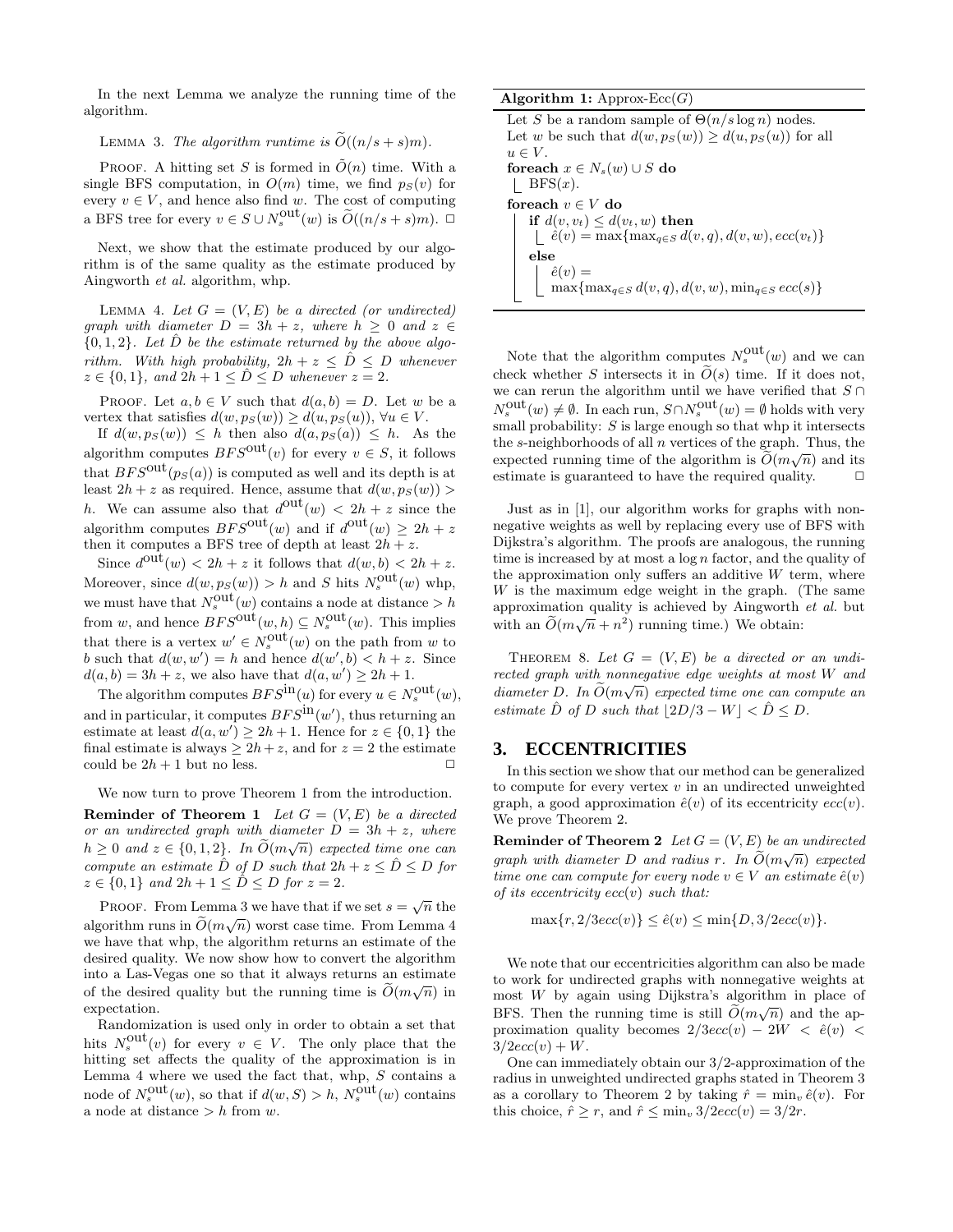The algorithm starts similarly to the algorithm for diameter. It first picks a random set S on  $O(\sqrt{n}\log n)$  nodes, and finds the vertex  $w$  furthest from  $S$ . Then it computes all BFS trees for the vertices of  $S \cup N_s(w)$  for  $s = \sqrt{n}$ . Let  $v_t \in N_s(w)$  be the closest vertex to v on the shortest path between w and v. Such a vertex exists since  $w \in N_s(w)$ , and for every  $v$  it can be computed during the computation of the BFS tree from w.

The main idea in computing estimates for the eccentricities is to compare between  $d(v, v_t)$  and  $d(v_t, w)$  for each v. Let  $e'(v) = \max\{\max_{q \in S} d(v, q), d(v, w)\}\.$  The algorithm sets  $\hat{e}(v)$  as follows:

$$
\hat{e}(v) = \begin{cases} \max\{e'(v), ecc(v_t)\} & \text{if } d(v, v_t) \le d(v_t, w) \\ \max\{e'(v), \min_{q \in S} ecc(s)\} & \text{if } d(v, v_t) > d(v_t, w) \end{cases}
$$

The algorithm is presented in Algorithm 1. It is straightforward to see that it runs in  $\tilde{O}(m\sqrt{n})$  time when s is set to  $\sqrt{n}$ . In the next three lemmas we prove the bounds on the approximation.

LEMMA 5. For every  $v \in V$ ,  $\hat{e}(v) \leq 3/2ecc(v)$ .

PROOF. We divide the proof into two cases:

**Case 1:**  $[d(v, v_t) \leq d(v_t, w)]$  In this case we only need to show that  $ecc(v_t) \leq 3/2ecc(v)$  as  $\max_{q \in S} d(v, q) \leq ecc(v)$ and  $d(v, w) \leq ecc(v)$ . Since  $d(v, v_t) \leq d(v_t, w)$ , it follows that  $d(v, v_t) \leq d(v, w)/2$ , and hence  $d(v, v_t) \leq ecc(v)/2$ . From the triangle inequality we have  $ecc(v_t) \leq d(v_t, v) +$  $ecc(v)$ , thus,  $d(v_t) \leq 3/2ecc(v)$ .

**Case 2:**  $[d(v, v_t) > d(v_t, w)]$  We only need to show that  $\min_{q \in S} d(q) \leq 3/2ecc(v)$ . Since  $d(v, v_t) > d(v_t, w)$ , we must have  $d(v_t, w) < d(v, w)/2 \leq ecc(v)/2$ .

Now, since S hits the set  $N_s(w)$  with high probability, every node at distance  $\langle d(w, S)$  from w is in  $N_s(w)$ . Consider the node  $v'_t$  that is after  $v_t$  on the shortest path between  $w$ and v. Since  $v_t$  is the closest node to v on the shortest path between  $w$  and  $v$  that belongs to  $N_s(w)$  it follows that  $v'_t \notin$  $N_s(w)$ . Moreover, since  $d(w, v'_t) = d(w, v_t) + 1$  it follows that  $d(w, v'_t) \leq ecc(v)/2$ , and so if  $d(w, S) > ecc(v)/2$ , then  $v'_t \in$  $N_s(w)$  which would be a contradiction. Hence  $d(w, S)$  $ecc(v)/2$ . But as w is the vertex that is furthest from S,  $d(w, S) \geq d(v, S)$  and it follows that  $d(v, S) \leq ecc(v)/2$ . Now if  $d(v, q') = d(v, S)$  and  $q'' = \arg \min_{q \in S} ecc(q)$ , then  $ecc(q'') \leq ecc(q') \leq d(q', v) + ecc(v) \leq 3/2ecc(v).$ 

LEMMA 6. For every  $v \in V$ ,  $\hat{e}(v) \geq 2/3ecc(v)$ .

PROOF. If  $\max_{q \in S} d(v, q) \geq 2/3ecc(v)$  then we are done since our estimate is always at least as large as this. Hence assume that for all  $q \in S$ ,  $d(v,q) < 2/3ecc(v)$ . Let  $x_v$  be the other endpoint of the eccentricity path from  $v$ . Then,  $d(S, x_v) > ecc(v)/3$  since  $ecc(v) \leq d(v, q)+d(q, x_v) < 2/3ecc(v)$  $+d(q, x_v)$  for all  $q \in S$ . Since w is the furthest node from S, we must also have  $d(w, S) > ecc(v)/3$ . Since S hits  $N_s(w)$ with high probability, all nodes at distance  $\leq$  ecc(v)/3 from w must be in  $N_s(w)$ . Hence,  $d(w, v_t) \geq ecc(v)/3$ .

Now we have two cases:

**Case 1:**  $[d(v, v_t) > d(v_t, w)]$  Here we return an estimate that is at least  $d(v, w) = d(v, v_t) + d(v_t, w) > 2d(v_t, w) \geq$  $2/3ecc(v)$ .

Case 2:  $[d(v, v_t) \leq d(v_t, w)]$  Here  $d(v, v_t) = d(v, w)$  –  $d(v_t, w) \leq d(v, w) - ecc(v)/3$ . Since we are done if  $d(v, w) \geq$  $2/3ecc(v)$ , assume that  $d(v, w) < 2/3ecc(v)$ , and so  $d(v, v_t) \le$  $ecc(v)/3$ . By the triangle inequality,  $ecc(v_t) \geq ecc(v)$  –  $d(v, v_t) \geq 2/3ecc(v).$ 

LEMMA 7. For every  $v \in V$ ,  $\hat{e}(v) \in [r, D]$ .

PROOF. In all cases, we return a distance in the graph, so that  $\hat{e}(v) \leq D$ . Moreover, our algorithm works in such a way that for every  $v \in V$  there exists a vertex  $v' \in V$  such that  $\hat{e}(v) \geq ecc(v'),$  hence,  $\hat{e}(v) \geq r$ .

# **4. HARDNESS UNDER SETH**

Impagliazzo, Paturi, and Zane [23, 24] introduced the Exponential Time Hypothesis (ETH) and its stronger variant, the Strong Exponential Time Hypothesis (SETH). These two complexity hypotheses assume lower bounds on how fast satisfiability problems can be solved. They have frequently been used as a basis for conditional lower bounds for other concrete computational problems. ETH states that 3-SAT on n variables and m clauses cannot be solved in  $2^{\delta n}$ poly $(m, n)$  time for some  $\delta > 0$ .

A natural question is how fast can one solve r-SAT as r grows. Impagliazzo, Paturi, and Zane define:

$$
s_r = \inf \{ \delta \mid \quad \exists O^*(2^{\delta n}) \text{ time algorithm solving} \}
$$
  
*r*-SAT instances with *n* variables},

and  $s_{\infty} = \lim_{r \to \infty} s_r$ .

The sequence  $s_r$  is clearly nondecreasing. Impagliazzo, Paturi, and Zane show that if ETH holds, then  $s_r$  also increases infinitely often. Furthermore, all known algorithms for r-SAT nowadays take time  $O(2^{n(1-c/r)})$  for some constant c independent of n and  $r$  (e.g. [22, 26, 28, 27, 30, 31]). Because of this, it seems plausible that  $s_{\infty} = 1$ , and this is exactly the strong exponential time hypothesis.

HYPOTHESIS 1 ([23, 24]). **SETH**:  $s_{\infty} = 1$ .

One immediate consequence of SETH is that CNF-SAT on *n* variables cannot be solved in  $2^{n(1-\epsilon)}$ poly $(n)$  time for any  $\varepsilon > 0$ . The best known algorithm for CNF-SAT is the  $O^*(2^n)$  time exhaustive search algorithm which tries all possible  $2^n$  assignments to the variables, and it has been a major open problem to obtain an improvement. Cygan et al. [16] showed that SETH is also equivalent to the assumption that several other NP-hard problems cannot be solved faster than by exhaustive search, and the best algorithms for these problems are the exhaustive search ones.

Assuming SETH, one can prove tight conditional lower bounds on the complexity of some problems in P as well. Pǎtraşcu and Williams [29] give several tight lower bounds (matching the known upper bounds) for problems such as k-dominating set (for any constant  $k \geq 3$ ), 2SAT with two extra unrestricted length clauses, and HornSAT with k extra unrestricted length clauses.

For constant  $k$ ,  $k$ -dominating set is defined as follows: given an undirected graph  $G = (V, E)$ , is there a set S of k vertices so that every vertex  $v \in V$  is either in S or has an edge to some vertex in S?

The best algorithm for k-dominating set for  $k \geq 7$  runs in  $n^{k+o(1)}$  time, and obtaining  $O(n^{k-\epsilon})$  time would break SETH [29]. The k-dominating set problem is well-studied in the area of fixed-parameter complexity. It is complete for W[2], and improving on the  $n^{k+o(1)}$  running time is a major open problem. In this section we will prove that fast diameter approximation in sparse graphs would not only falsify SETH, but that it would imply faster algorithms for  $k$ -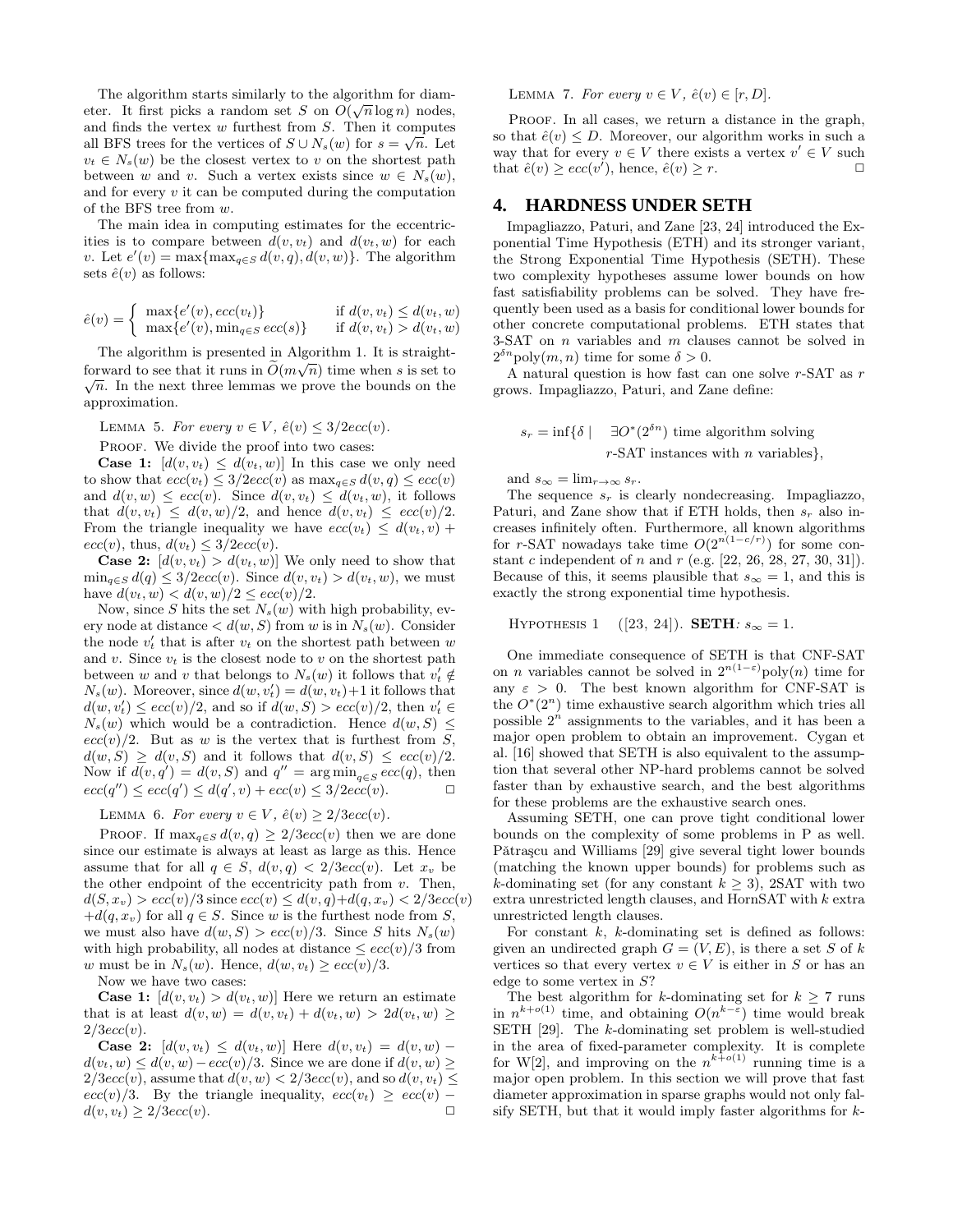dominating set as well, a problem that could be potentially harder than CNF-SAT.<sup>2</sup>

Theorem 9. *Suppose one can distinguish between diameter* 2 *and* 3 *in an* m*-edge undirected unweighted graph in time*  $O(m^{2-\epsilon})$  *for some constant*  $\epsilon > 0$ *. Then for all inte* $gers \ k \geq 2/\varepsilon$ , 2k-dominating set can be solved in  $O^*(n^{2k-\varepsilon})$ *time. Moreover, CNF-SAT on* n *variables and* m *clauses is in*  $O(2^{n(1-\epsilon/2)}$ *poly* $(m, n)$ *) time, and SETH is false.* 

Remark: Theorem 9 immediately implies Theorem 4 in the introduction, as any  $(3/2 - \varepsilon)$ -approximation algorithm can distinguish between diameter 2 and 3.

PROOF. Given an instance  $G = (V, E)$  of 2k-Dominating set for constant  $k$ , we construct an instance of the 2 vs 3 diameter problem and we show that 2k-Dominating set in *n*-node graphs can be solved in  $O^*(n^{2k-\delta})$  time for some constant  $\delta > 0$  depending on  $\varepsilon$ .

Take all  $k$ -subsets of the vertices in  $V$  and add a node for each of them to the 2 vs 3 instance  $G'$ . Add a node for every vertex in  $V$  – call this set of nodes  $V'$  and make  $V'$  into a clique.

For every k-subset S of vertices of V, connect S to  $v \in V'$ in  $G'$  iff  $\tilde{S}$  *does not dominate*  $v$  in  $\tilde{G}$ . While we do this we check whether each  $S$  is a k-dominating set in  $G$ , and if so, we stop. From now on we can assume that none of the  $k$ -subsets  $S$  are dominating sets in  $G$ .

Now, notice that if  $S$  and  $T$  are two  $k$ -subsets so that their union is not a  $(\leq 2k)$ -dominating set in G, then the distance in  $G'$  between  $S$  and  $T$  is 2: there is some  $u$  that is dominated by neither S nor T and so  $S - u - T$  is a path of length 2. If, on the other hand,  $S \cup T$  is a dominating set in  $G$ , then there is no such path and the shortest path between  $S$  and  $T$  in  $G'$  is to go from  $S$  to some  $v$  that  $S$ doesn't dominate, then to some  $u$  that  $T$  doesn't dominate  $(V'$  is a clique) and then from u to T.

The distance between any  $u$  and  $v$  in  $V'$  is 1, and the distance between any  $u$  and any  $S$  is at most 2: go from  $u$ to some node  $v$  that  $S$  doesn't dominate and then to  $S$ .

Hence, if there is no  $2k$ -dominating set in  $G$ , then the diameter of  $G'$  is 2, and if there is one, then the diameter of G' is 3. G' has  $\binom{n}{k} + n$  nodes and at most  $O(n \cdot \binom{n}{k}) \le$  $O(n^{k+1})$  edges.

Since we can solve the diameter problem in  $O(m^{2-\varepsilon})$  time, applying that algorithm to  $G'$  solves 2k-dominating set in  $G$ for any  $k \geq 2$  in time  $O(n^{2k+2-\epsilon k-\epsilon})$ .

We want this to be  $O(n^{2k-\delta})$  for some  $\delta > 0$ , so it suffices to pick k so that  $-\delta \geq 2 - \varepsilon (k+1)$ . If we want  $\delta = \varepsilon$ , then  $k > 2/\varepsilon$  suffices.

To prove the statement for CNF-SAT, one can apply the reduction from [29], and one would obtain that a  $O(n^{2-\epsilon})$ time algorithm for diameter approximation would imply an  $O^*(2^{n(1-\varepsilon^2/4)})$  time algorithm for CNF-SAT. Here we show a direct reduction from CNF-SAT to diameter that gives the runtime given in the theorem.

Given an instance of CNF-SAT on  $n$  variables and  $m$ clauses, we first partition the variables into two sets  $S_1$  and  $S_2$  on  $n/2$  variables each. Create a vertex for every one of the  $2^{n/2}$  partial assignments to the variables in  $S_1$  and similarly a vertex for every assignment to the variables in  $S_2$ . Create two nodes  $t_1$  and  $t_2$  and add an edge to  $t_i$  from each assignment to the variables of  $S_i$ . Create a node for every clause, and connect all clause nodes together with  $t_1$ and  $t_2$  into a clique of size  $m + 2$ . Then, similarly to the reduction from k-dominating set, connect every assignment node to the clauses that it does not satisfy. Now, this graph has diameter 3 iff there are two partial assignments,  $\phi_1$  to  $S_1$  and  $\phi_2$  to  $S_2$  that together form a satisfying assignment to the CNF formula, i.e. the distance between  $\phi_1$  and  $\phi_2$  in the graph is 3 iff they form a satisfying assignment, and all other node distances are  $\leq 2$ . The graph has  $O(m + 2^{n/2})$ nodes and  $O(m2^{n/2})$  edges. The statement follows.  $\Box$ 

# **5. IMPROVED APPROXIMATIONS**

In this section we show that in some cases it is possible to obtain fast  $(3/2 - \varepsilon)$ -approximations for the diameter. We present two algorithms, one works well for dense graphs and the other for sparse graphs.

#### **5.1 Dense graphs**

Here we prove Theorems 5 and 6. Both theorems rely on algorithm Approx-Diam $(G)$  that works as follows. First, it runs the Aingworth *et al.* algorithm both on the input graph G and on the input graph with the edge directions reversed,  $G^R$ . Let  $\hat{D}$  be the maximum value returned by these two runs. A byproduct of this step is that for every  $v \in V$  we have computed  $BFS^{out}(v, d_s^{out}(v) - 1)$  and  $BFS^{\text{in}}(v, d_s^{\text{in}}(v) - 1)$ . Next, the algorithm scans all pairs of vertices  $u$  and  $v$  and checks whether the following condition holds:  $BFS^{\text{out}}(u, d_s^{\text{out}}(u) - 1)$  and  $BFS^{\text{in}}(v, d_s^{\text{in}}(v) - 1)$  are disjoint and there is no edge between  $BFS^{\text{out}}(u,a_s^{\text{out}}(u)$  – 1) and  $BFS^{\text{in}}(v, d_s^{\text{in}}(v) - 1)$ . Given vertices  $u$  and  $v$  for which the condition holds, the algorithm updates  $\hat{D}$  to be the maximum between its current value and  $d_s^{\text{out}}(u) + d_s^{\text{in}}(v)$ .

We start by showing that the estimate reported by the algorithm is upper-bounded by the graph diameter.

LEMMA 8. Let  $G = (V, E)$  be a graph of diameter D. If  $\hat{D} = Approx-Diam(G)$ , then  $\hat{D} \leq D$ .

PROOF. If Approx-Diam $(G)$  returns the value that it gets from one of the runs of Aingworth *et al.* algorithm then the claim follows from Lemma 2. If the algorithm reports  $d_s^{\text{out}}(u) + d_s^{\text{in}}(v)$  for some pair of vertices  $u, v \in V$  it is because there is no edge from  $BFS^{\text{out}}(u, d_s^{\text{out}}(u) - 1)$  to  $BFS^{\text{in}}(v, d_s^{\text{in}}(v) - 1)$ , and no vertex in common between the two trees. This means that there is no path of length at most  $d_s^{\text{out}}(u) + d_s^{\text{in}}(v) - 1$  from u to v, and hence, any path from  $u$  to  $v$ , and in particular the shortest one, is of length at least  $d_s^{\text{out}}(u) + d_s^{\text{in}}(v) \le D$  as required.

Next, we lower-bound the diameter estimate  $\hat{D}$ .

LEMMA 9. Let  $G = (V, E)$  be a graph of diameter  $D =$  $3h + z$ , where  $h \geq 1$  and  $z \in \{0, 1, 2\}$ . If  $\hat{D} = Approx$ *Diam(G)* then  $2h + z \leq \hat{D} \leq 3h + z$ .

PROOF. Let  $a, b \in V$  such that  $d(a, b) = D$ . Running the algorithm of Aingworth *et al.* for  $G$  and the reverse  $G<sup>R</sup>$  of G implies that we get an approximation of  $2h + z$  in the following cases.

 $2P\text{a}t$ rașcu and Williams [29] are able to show that improving the runtime for k-dominating set can be reduced to improving the known algorithms for a problem related to CNF-SAT, but that problem could still be harder than CNF-SAT.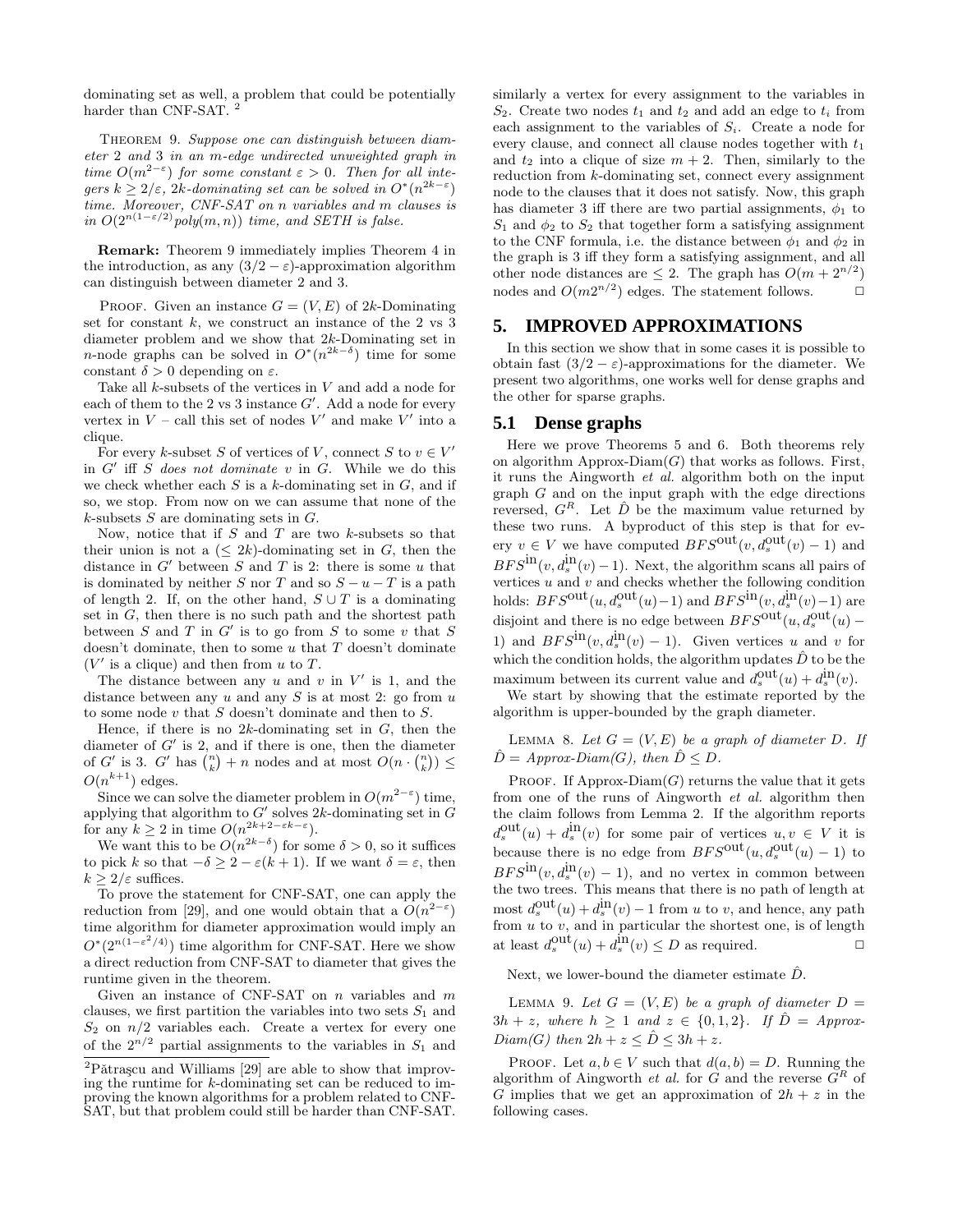**Case 1:**  $[z \neq 2]$ . From Lemma 2, we have that the estimate is at least  $2h + z$ .

**Case 2:**  $[d_s^{\text{out}}(a) \leq h \text{ or } d_s^{\text{in}}(b) \leq h]$ . If  $d_s^{\text{out}}(a) \leq h$  then the hitting set computed by the Aingworth *et al.* algorithm contains a vertex at distance at most  $h$  from  $a$  and hence one of the BFS trees that it computes has depth at least  $2h + z$ . Running the algorithm on  $G<sup>R</sup>$  guarantees that the same holds when  $d_s^{\text{in}}(b) \leq h$ .

**Case 3:**  $[\exists w \in V \text{ s.t. } d_s^{\text{out}}(w) \geq h+2]$ . In this case let w be the vertex with the largest  $d_s^{\text{out}}(w)$  value. The Aingworth *et al.* algorithm computes  $BFS^{\text{out}}(w)$ . If  $d^{\text{out}}(w) \geq$  $2h + 2$  then the claim holds so assume that  $d^{\text{out}}(w) \leq$  $2h + 1$ . The algorithm computes  $BFS^{\text{in}}(v)$  for every  $v \in$  $BFS^{\text{out}}(w, h+1)$  and since  $d(w, b) \leq 2h+1$  there is a vertex  $w' \in BFS^{\text{out}}(w, h+1)$  such that  $d(w', b) \leq h$ . As the algorithm computes  $BFS^{\text{in}}(w')$  and  $d(a, w') \ge 2h + z$  the claim holds.

For the rest of the proof we assume that the three cases above do not hold, hence,  $z = 2$ ,  $d_s^{\text{out}}(a) = h + 1$  and  $d_s^{\text{in}}(b) = h + 1$ . The second part of our algorithm searches for a pair of vertices  $u,v\in V$  such that there is no edge from  $BFS^{\text{out}}(u, d_s^{\text{out}}(u) - 1)$  to  $BFS^{\text{in}}(v, d_s^{\text{in}}(v) - 1)$  (and no vertex in common between the two trees). As  $D = d(a, b) =$  $3h + 2 > 2h + 1$ , and  $d_s^{\text{out}}(a) - 1 = h$  and  $d_s^{\text{in}}(b) - 1 = h$ , we have that there is no edge from  $BFS^{\text{out}}(a, d_s^{\text{out}}(a) - 1)$ to  $BFS^{\text{in}}(b, d_s^{\text{in}}(b) - 1)$  (and no vertex in common between the two trees). Since the estimate reported by the algorithm is the maximum among values that also include  $d_s^{\text{out}}(a)$  +  $d_s^{\text{in}}(b) = 2h + 2$ , we get that  $\hat{D} \geq 2h + 2$ , as required.  $\Box$ 

**Reminder of Theorem 5** *Let*  $G = (V, E)$  *be a directed or undirected unweighted graph with diameter*  $D = 3h + z$ , *where*  $h \geq 0$  *and*  $z \in \{0, 1, 2\}$ *. There is an*  $\tilde{O}(m^{2/3}n^{4/3})$  *time algorithm that reports an estimate*  $\hat{D}$  *with*  $2h + z \leq \hat{D} \leq D$ .

PROOF. The bounds on the estimate follow from Lemma 9 and Lemma 8. Running the algorithm of Aingworth *et al.* takes  $\tilde{O}(m(s + n/s) + ns^2)$  time. Finding a pair of vertices  $u, v \in V$  such that there is no edge from  $BFS^{\text{out}}(u,$  $d_s^{\text{out}}(u) - 1$  to  $BFS^{\text{in}}(v, d_s^{\text{in}}(v) - 1)$  takes  $O(n^2s^2)$  time. Setting  $s = (m/n)^{1/3}$  gives us the running time.

We can use Theorem 5 to obtain an even better approximation for undirected graphs.

**Reminder of Theorem 6** There is an  $\tilde{O}(m^{2/3}n^{4/3})$  time *algorithm that in undirected unweighted graphs with diameter* D, reports an estimate  $\ddot{D}$  *with*  $|4D/5| \le \ddot{D} \le D$ .

PROOF. Using [18] we compute the distances between every pair of vertices in the graph, with an additive error of 2 in  $O(\min(n^{3/2}\sqrt{m}, n^{7/3}))$  time. If  $\hat{D}$  is the maximum distance minus 2 then  $D-2 \leq \hat{D} \leq D$ . For every  $D \geq 6$  we have that  $D-2 \ge |4/5D|$ . Thus, when  $\hat{D} \ge 4$  we get an estimate of at least  $|4D/5|$ . If  $\hat{D} = 3$  then D might be either 3, 4 or 5, that is,  $D = 3 + z$ , where  $z \in \{0, 1, 2\}$ . If  $D = 5$ , an estimate of 3 is not good enough, thus we run Approx-Diam $(G)$ . Let  $D'$  be the estimate reported by Approx-Diam(G). From Lemma 9 it follows that if  $D = 5$  then  $D' \geq 4$  and we have the required approximation. If  $\hat{D}=2$  then D might

be either 2, 3 or 4, and for this case we can just use the Aingworth *et al.* algorithm to get an estimate of 3 whenever  $D = 4$  which gives the desired approximation.  $\square$ 

#### **5.2 Sparse graphs**

We now show that for graphs of constant diameter, it is sometimes possible to obtain a better than 3/2-approximation in  $\tilde{O}(m^{2-\epsilon})$  time for constant  $\varepsilon > 0$ .

Our result is based on algorithm Approx-Diam-Sparse $(G, \tilde{h})$ . This algorithm is given an estimate  $\tilde{h}$  of h so that  $\tilde{h} > h$  and works as follows. Let  $\Delta$  be a parameter and let H be the set of vertices of outdegree at least ∆. For every vertex of  $H$ , the algorithm computes an outgoing BFS tree. Then, it computes the distance from every node in  $V \setminus H$  to H. This is done by adding an extra node  $r$  to the graph with edges from each node of  $H$  to  $r$  and then computing an incoming BFS to r in  $O(m)$  time. The distance of a node  $v$  to  $H$  is its distance to  $r$ , minus 1. The algorithm then picks the vertex  $w$  that is furthest from  $H$  and computes  $BFS^{\text{out}}(w)$ . Let  $h' = \min{\{\tilde{h} + 1, d(w, H)\}}$ . The algorithm computes  $BFS^{\text{in}}(v)$  for every  $v \in BFS^{\text{out}}(w, h')$ . Finally, it returns the maximum depth of all computed BFS trees.

We now analyze the quality of the approximation.

LEMMA 10. Let  $G = (V, E)$  be a graph of constant di*ameter*  $D = 3h + z$ *, where*  $h \geq 0$  *and*  $z \in \{0, 1, 2\}$ *. If*  $\hat{D} =$ *Approx-Diam-Sparse*( $G, \tilde{h}$ *)* for  $\tilde{h} \geq h$ *, then*  $2h + z \leq \tilde{D} \leq D$ *.* 

PROOF. First notice, that in any case the algorithm returns the depth of some BFS tree in the graph, thus  $\hat{D} \leq D$ .

Now, let  $a, b \in V$  such that  $d(a, b) = D$  and let  $H \subseteq V$  be the set of vertices of outdegree at least  $\Delta$ . Let  $y^{\circ} \in H$  be the vertex with the deepest outgoing BFS in  $H$ . Let  $y^i$  be the vertex with the deepest incoming BFS among the vertices of  $BFS^{\text{out}}(w, h'),$  where  $h' = \min{\{\tilde{h} + 1, d(w, H)\}}$ . The algorithm returns as an estimate  $\max(d^{out}(y^o), d^{out}(w), d^{in}(y^i)).$ 

If  $d(a, H) \leq h$ , then  $d^{\text{out}}(y^{\circ})$  is at least  $2h + z$  and the estimate is of the desired quality. So assume that  $d(a, H)$ h, and hence  $d(w, H) \geq d(a, H) \geq h + 1$ . Thus  $h' \geq h + 1$ , as we also have  $\tilde{h} \geq h$  by assumption. Assume also that  $BFS<sup>out</sup>(w)$  is of depth at most  $2h + z - 1$  as if it is of depth at least  $2h + z$  then the estimate is of the desired quality. Then, there is a vertex  $w' \in BFS^{\text{out}}(w, h')$  on the shortest path from w to b with  $d(w, w') = h + 1$  and hence  $d(w', b) \leq h + z - 2$ . As  $d(a, b) = 3h + z$ , we must also have  $d(a, w') \ge 2h + 2$  and as  $d^{\text{in}}(y^i) \ge d(a, w')$ , the estimate is of the desired quality.  $\Box$ 

Next, we analyze the running time of the algorithm.

LEMMA 11. Let  $G = (V, E)$  be a graph of diameter  $D =$  $3h + z$ *, where*  $h \geq 0$  *and*  $z \in \{0, 1, 2\}$ *. If*  $\tilde{h} \geq h$ *, Approx-* $Diam-Sparse(G, \tilde{h})$  *runs in*  $O(m^2/\Delta + \Delta^{\tilde{h}+1}m)$  *time.* 

PROOF. The algorithm computes a BFS tree for every vertex of H.  $|H| = O(m/\Delta)$  since there are at most that many vertices of outdegree at least  $\Delta$ . Hence the BFS computation from H takes  $O(m^2/\Delta)$  time.

Computing the distances of the nodes in  $V \setminus H$  to H takes only  $O(m)$  time. Picking the node w at largest distance to H takes  $O(n)$  time. The algorithm computes  $BFS^{out}(w)$ in  $O(m)$  time. It then computes  $BFS^{\text{in}}(v)$  for every  $v \in$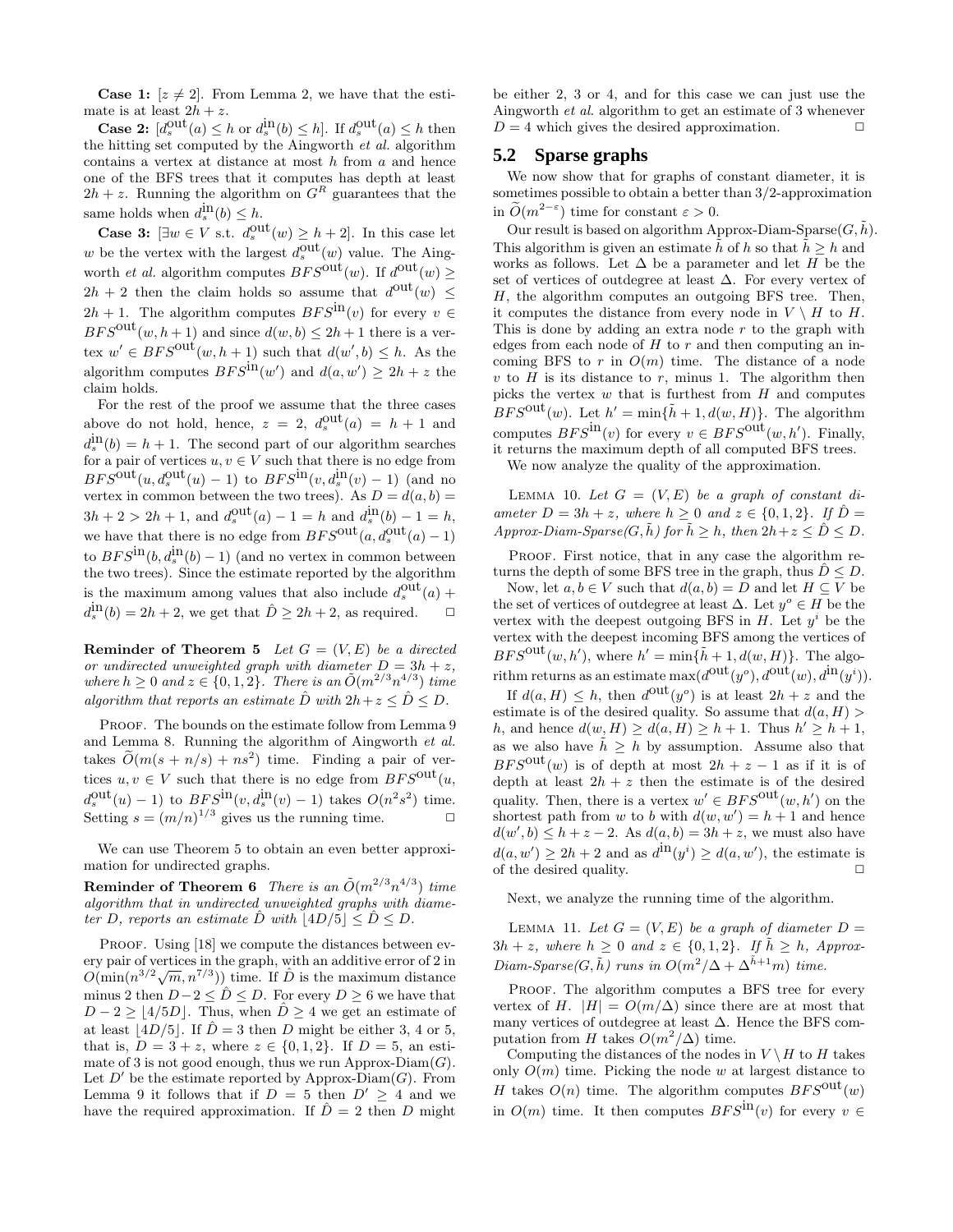$BFS^{\text{out}}(w, h')$  where  $h' \leq \tilde{h} + 1$ . Since we also have that  $h' \leq d(w, H)$ , every  $v \in BFS^{\text{out}}(w, h' - 1)$  has outdegree at most  $\Delta$ . Thus,  $|BFS^{\text{out}}(w, h')| \leq \Delta^{h'} \leq \Delta^{h+1}$ . The running time of computing  $BFS^{\text{in}}(v)$  for every  $v \in RFS^{\text{out}}(w, h')$  is hence at most  $O(m\Lambda^{\tilde{h}+1})$  $BFS^{\text{out}}(w, h')$  is hence at most  $O(m\Delta^{\tilde{h}+1})$ .

We now prove Theorem 7 from the introduction.

Reminder of Theorem 7 *There is an*  $\tilde{O}(m^{2-1/(2h+3)})$ *time deterministic algorithm that computes an estimate*  $\hat{D}$ *with*  $\lceil 2D/3 \rceil \leq D \leq D$  *for all m-edge unweighted graphs of diameter*  $D = 3h + z$  *with*  $h \geq 0$  *and*  $z \in \{0, 1, 2\}$ *. In particular,*  $\hat{D} \geq 2h + z$ .

PROOF. In  $O(m)$  time we can get a 2-approximation to the diameter, i.e. an estimate E with  $D/2 \leq E \leq D$ . Since  $D = 3h + z$ , we have that  $(E - 2)/3 \le h \le 2E/3$ . Setting  $\tilde{h} = 2E/3$  guarantees that  $h \leq \tilde{h} \leq 2h + 4/3 < 2h + 2$ , and hence  $h \leq \tilde{h} \leq 2h + 1$ .

The quality of the estimate follows from Lemma 10 and by Lemma 11, the runtime is  $O(m^2/\Delta+m\Delta^{2h+2})$ . Picking  $\Delta=$  $m^{1/(2h+3)}$  minimizes the running time at  $O(m^{2-1/(2h+3)})$ . □

#### *Acknowledgements.*

The first author wants to thank Edith Cohen, Haim Kaplan and Yahav Nussbaum for fruitful discussions on the problem. The second author wants to thank Bob Tarjan for asking whether there is an almost linear time approximation scheme for the diameter, and Ryan Williams for many discussions on the hardness of diameter and SETH.

## **6. REFERENCES**

- [1] D. Aingworth, C. Chekuri, P. Indyk, and R. Motwani. Fast estimation of diameter and shortest paths (without matrix multiplication). *SIAM J. Comput.*, 28(4):1167–1181, 1999.
- [2] R. Albert, H. Jeong, and A.L. Barabasi. Diameter of the world wide web. *Nature*, 401:130 – 131, 1999.
- [3] S. Baswana, V. Goyal, and S. Sen. All-pairs nearly 2-approximate shortest paths in  $o(n^2 poly \log n)$  time. *Theor. Comput. Sci.*, 410(1):84–93, 2009.
- [4] S. Baswana and T. Kavitha. Faster algorithms for all-pairs approximate shortest paths in undirected graphs. *SIAM J. Comput.*, 39(7):2865–2896, 2010.
- [5] B. Ben-Moshe, B. K. Bhattacharya, Q. Shi, and A. Tamir. Efficient algorithms for center problems in cactus networks. *Theoretical Computer Science*,  $378(3):237 - 252$ , 2007.
- [6] P. Berman and S. P. Kasiviswanathan. Faster approximation of distances in graphs. In *Proc. WADS*, pages 541–552, 2007.
- [7] A. Bernstein. A nearly optimal algorithm for approximating replacement paths and k shortest simple paths in general graphs. In *Proc. SODA*, pages 742–755, 2010.
- [8] G. Blelloch, V. Vassilevska, and R. Williams. A new combinatorial approach to sparse graph problems. In *Proc. ICALP*, pages 108–120, 2008.
- [9] K. Boitmanis, K. Freivalds, P. Ledins, and R. Opmanis. Fast and simple approximation of the diameter and radius of a graph. In *WEA*, pages 98–108, 2006.
- [10] T. M. Chan. All-pairs shortest paths for unweighted undirected graphs in *o*(*mn*) time. *ACM Transactions on Algorithms*, 8(4):34, 2012.
- [11] V. Chepoi, F. Dragan, and Y. Vaxès. Center and diameter problems in plane triangulations and quadrangulations. In *Proc. SODA*, pages 346–355, 2002.
- [12] V. Chepoi and F. F. Dragan. A linear-time algorithm for finding a central vertex of a chordal graph. In *ESA*, pages 159–170, 1994.
- [13] E. Cohen and U. Zwick. All-pairs small-stretch paths. *J. Algorithms*, 38(2):335–353, 2001.
- [14] D. Coppersmith and S. Winograd. Matrix multiplication via arithmetic progressions. *J. Symbolic Computation*, 9(3):251–280, 1990.
- [15] D.G. Corneil, F.F. Dragan, M. Habib, and C. Paul. Diameter determination on restricted graph families. *Discr. Appl. Math.*, 113:143 – 166, 2001.
- [16] M. Cygan, H. Dell, D. Lokshtanov, D. Marx, J. Nederlof, Y. Okamoto, R. Paturi, S. Saurabh, and M. Wahlstrom. On problems as hard as CNFSAT. In *Proc. CCC*, pages 74–84, 2012.
- [17] M. Cygan, H. N. Gabow, and P. Sankowski. Algorithmic applications of baur-strassen's theorem: Shortest cycles, diameter and matchings. In *Proc. FOCS*, 2012.
- [18] D. Dor, S. Halperin, and U. Zwick. All-pairs almost shortest paths. *SIAM J. Comput.*, 29(5):1740–1759, 2000.
- [19] D. Dvir and G. Handler. The absolute center of a network. *Networks*, 43:109 – 118, 2004.
- [20] M. Elkin. Computing almost shortest paths. *ACM Transactions on Algorithms*, 1(2):283–323, 2005.
- [21] S.L. Hakimi. Optimum location of switching centers and absolute centers and medians of a graph. *Oper. Res.*, 12:450 – 459, 1964.
- [22] E. A. Hirsch. Two new upper bounds for SAT. In *Proc. SODA*, pages 521–530, 1998.
- [23] R. Impagliazzo and R. Paturi. On the complexity of k-SAT. *J. Comput. Syst. Sci.*, 62:367–375, 2001.
- [24] R. Impagliazzo, R. Paturi, and F. Zane. Which problems have strongly exponential complexity? *J. Comput. Syst. Sci.*, 63:512–530, 2001.
- [25] F. Le Gall. Faster algorithms for rectangular matrix multiplication. In *Proc. FOCS*, 2012.
- [26] B. Monien and E. Speckenmeyer. Solving satisfiability in less than  $2^n$  steps. *Discrete Applied Mathematics*,  $10(3):287 - 295, 1985.$
- [27] R. Paturi, P. Pudlák, M. E. Saks, and F. Zane. An improved exponential-time algorithm for k-SAT. *J. ACM*, 52(3):337–364, 2005.
- [28] R. Paturi, P. Pudlák, and F. Zane. Satisfiability coding lemma. *Chicago J. Theor. Comput. Sci.*, 1999, 1999.
- [29] M. Pǎtrascu and R. Williams. On the possibility of faster SAT algorithms. In *Proc. SODA*, pages 1065–1075, 2010.
- [30] I. Schiermeyer. Solving 3-satisfiability in less then 1.579<sup>n</sup> steps. In *CSL*, pages 379-394, 1992.
- [31] U. Schöning. A probabilistic algorithm for  $k$ -SAT and constraint satisfaction problems. In *Proc. FOCS*, pages 410–414, 1999.